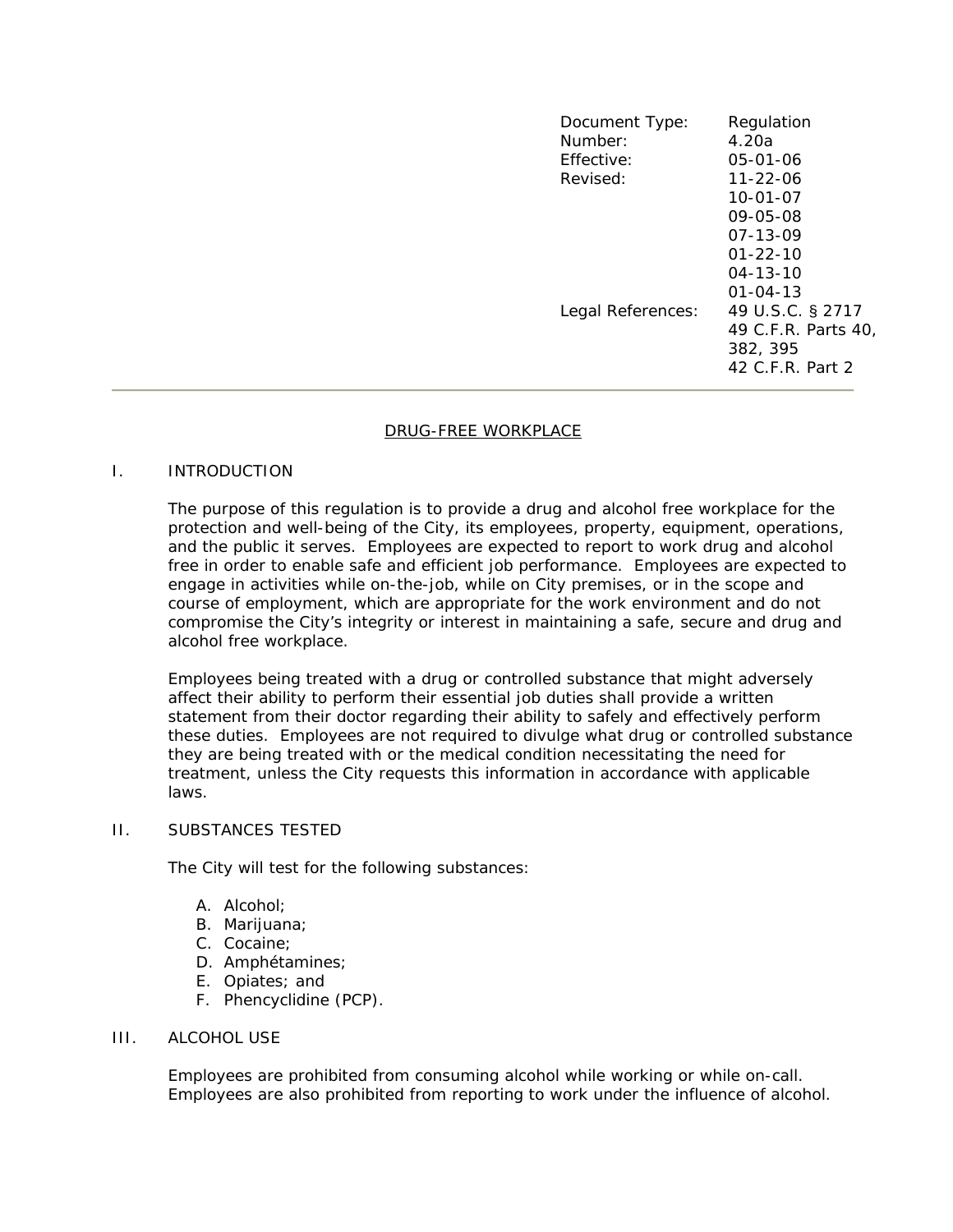This regulation includes unanticipated call-in situations. If an employee cannot meet this requirement, it is his or her responsibility to tell their supervisor, or person initiating the call-in, that they cannot report to work.

Alcohol is a legal substance therefore it is not the intention of this regulation to prohibit employees from consuming alcohol when not on duty, or while participating in activities or events at City facilities while not on duty, or during the course and scope of employment when the employee's performance of duties has concluded for the day. Listed below are examples of situations in which the responsible use of alcohol by employees during the course and scope of City business may be acceptable. However, employees are expected to seek prior direction from their Department Director regarding the appropriateness of consuming alcohol in these situations.

- A. While attending seminar or conference function where alcohol is being served.
- B. While traveling on business, provided all work duties for the day have been completed.

Although alcohol use may be permitted under limited circumstances, employees are expected to use good judgment and behave in a professional and respectable manner while in the course and scope of City business. Misuse of alcohol under these circumstances is a violation of this regulation and may result in disciplinary action up to and including termination. Employees are required to abide by all terms of the vehicle usage regulation.

### IV. RESERVATIONS

This Drug-Free Workplace regulation is not intended to replace or supersede testing, reporting, and procedures mandated by applicable laws.

Employees who are enrolled and are participating in, or have completed a supervised rehabilitation program and are no longer engaging in the use of illegal drugs or substances shall be protected from discrimination and harassment through the Americans with Disabilities Act of 1990.

This regulation is intended to carry out the City's non-DOT Drug-Free Workplace Policy. All situations will be handled in accordance with these regulations and in consultation with representatives of Human Resources. Situations not specified by policy or these regulations will be referred to and reviewed by Human Resources in consultation with the employee's Department Director or designee.

Separate provisions for commercial drivers as required by the Department of Transportation (DOT) are provided in the Commercial Drivers regulation.

# V. EMPLOYEE ASSISTANCE PROGRAM

Any employee needing help in dealing with problems is encouraged to use the City's Employee Assistance Program (EAP) and the benefits available through the City's medical plan. Additional information regarding the City's Employee Assistance Program is available in the Employee Assistance Program regulation.

The City EAP plays an important role in preventing and resolving employee alcohol and illegal drug use by: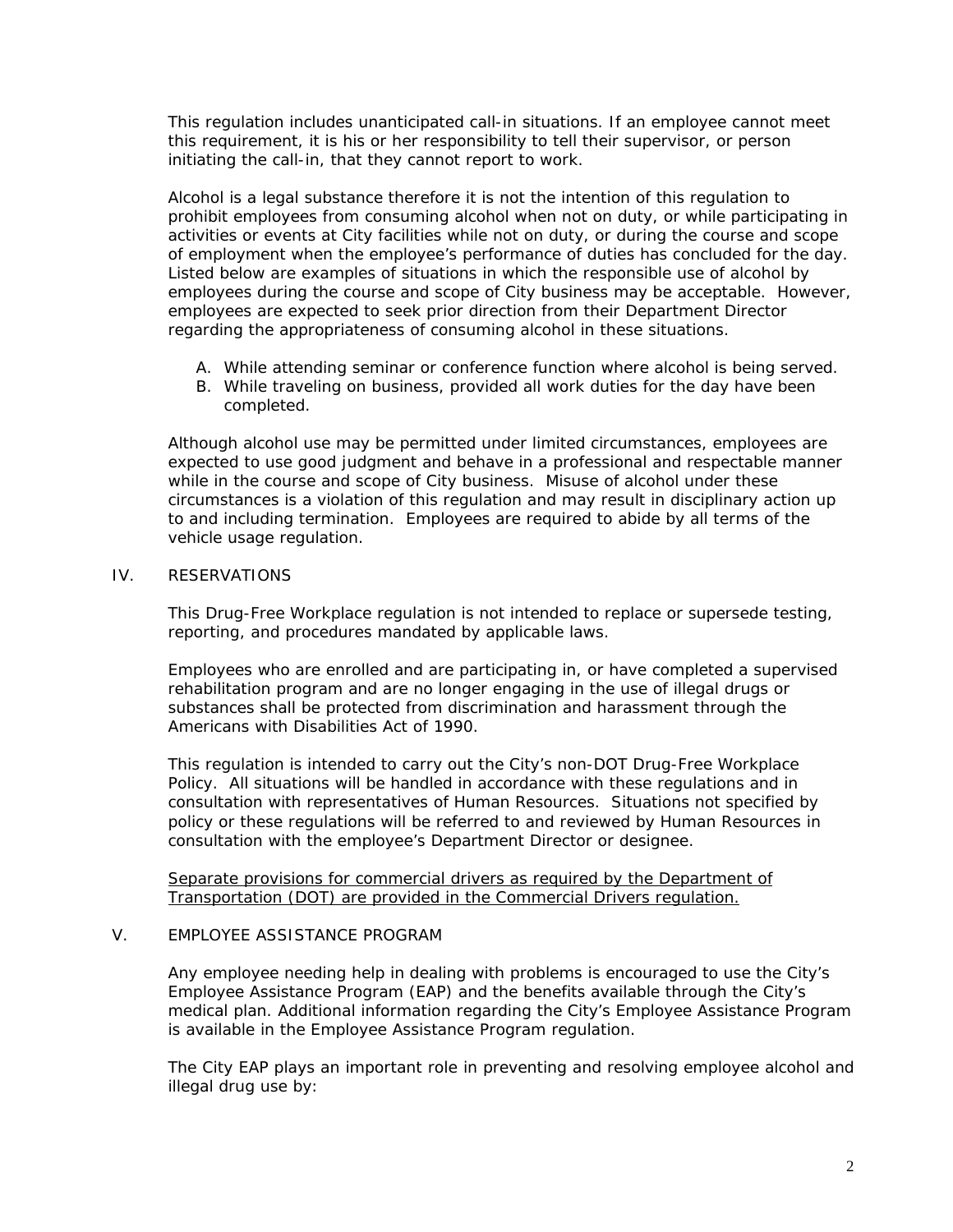- A. Providing confidential counseling and assistance to employees and their qualifying family members who self-refer for treatment or whose alcohol tests have been verified positive, and monitoring the employee's progress through treatment and rehabilitation;
- B. Providing educational materials and training to supervisors and employees on alcohol and drug use issues;
- C. Ensuring the confidentiality of test results and related medical treatment and rehabilitation records which they maintain.

The EAP will not be involved in the collection of test samples or the initial reporting of test results.

### VI. SAFE HARBOR REFERRAL

A fundamental purpose of the City's Drug-Free Workplace Policy is to assist employees who themselves are seeking treatment for alcohol or illegal drug use. For this reason, the City will not initiate disciplinary action against any employee regarding the disclosure of his or her drug or alcohol related problem who meets all three of the following conditions:

- A. Voluntarily identifies him/herself to Human Resources as a user of alcohol and/or illegal drugs, as they apply to this regulation, prior to being identified through other means, or prior to being asked to provide a urine and/or breath sample for testing;
- B. Obtains evaluation, counseling or rehabilitation from an approved facility; and
- C. Thereafter refrains from using illegal drugs or misusing prescription drugs and/or alcohol.

This provision is not intended to allow an employee to evade disciplinary action. The key to this provision's rehabilitative effectiveness is an employee's willingness to admit their problem. Since the key to this provision's rehabilitative effectiveness is an employee's willingness to admit their problem, this provision is not available to an employee who requests protection under this provision after:

- A. Being identified through other means; or
- B. Being asked to provide a urine sample for testing; or
- C. Having had a verified positive test result for alcohol and/or illegal drugs pursuant to this regulation.

Drug or alcohol related incidents that are subject to discipline and occurred prior to seeking Safe Harbor are not covered by Safe Harbor protections. An employee who requests Safe Harbor will be required to sign an agreement outlining his or her obligations under Safe Harbor.

## VII. NEW EMPLOYEE NOTIFICATION

Applicants for safety sensitive positions will be informed about the City's drug testing program on the vacancy announcement for each applicable position. During the screening process applicants will be notified of the testing requirements for particular positions and that appointment to the position is contingent upon a negative post-offer drug test. Upon hiring, new employees will receive an electronic copy of the policy in the Employee Policy Handbook containing this regulation.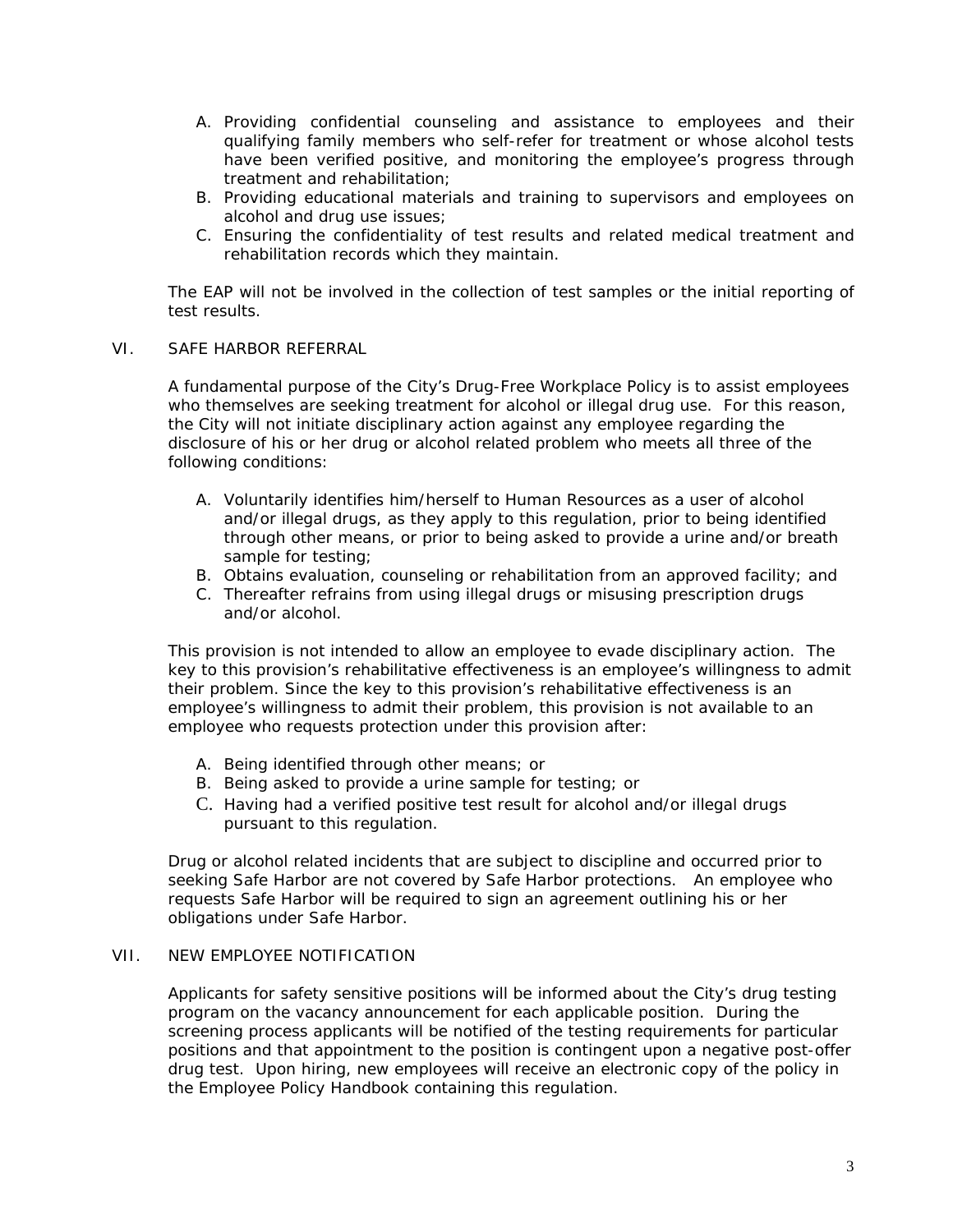# VIII. SAFETY SENSITIVE POSITIONS

For purposes of this regulation, a sensitive position will be defined as a position in which the duties performed as a regular part of the job could reasonably expect to affect health, safety, and security of citizens.

Sensitive positions are those in which the responsibilities of the position require employees to:

- A. Qualify and maintain qualification standards to carry firearms, CODE1;
- B. Perform emergency medical, lifesaving, and/or fire suppression activities, CODE2;
- C. Supervise employees during the performance of critical incident functions which require employees to qualify to carry firearms, perform emergency medical, lifesaving and/or fire suppression activities, CODE3;
- D. Operate, maintain or inspect emergency vehicles, heavy equipment, or vehicles having a gross combination weight rating of 26,001 or more pounds and/or life saving equipment used for emergency services, CODE4;
- E. Obtain a national security clearance as a condition of employment, CODE5;
- F. Exercise custodial responsibility for illegal drugs or precursors, CODE6;
- G. When the responsibilities of the position require the person to work with minors or individuals with disabilities, CODE7;
- H. Handle hazardous materials that if mishandled, place the general public at risk of serious injury, CODE8.

These positions are characterized by critical safety or security responsibilities as related to the mission of the City. The job functions associated with these positions directly and immediately relate to public health and safety, the protection of life, and law enforcement.

### IX. TYPES OF TESTING

A. Post-Offer Applicant Testing

Persons applying for safety sensitive positions who are given a conditional offer of employment will be subject to testing for illegal drugs. This includes current employees promoting, demoting, transferring, or being reassigned from a non safety sensitive position to a safety sensitive position.

Vacancy announcements for safety sensitive positions shall contain a statement informing all applicants that the successful candidate will be given a conditional offer of employment for the position and will be required to submit to screening for illegal drug use prior to hire. Failure of the vacancy announcement to contain this statement notice will not preclude applicant testing if advance written notice is provided applicants in some other manner. In addition, each applicant will be notified that appointment to the safety sensitive position will be contingent upon a negative drug test result.

Individuals must submit to drug testing at a City approved facility within 24 hours of being sent for testing or as directed by Human Resources. No applicant shall begin work until Human Resources notifies the supervisor that the individual is cleared for work. This includes current employees going from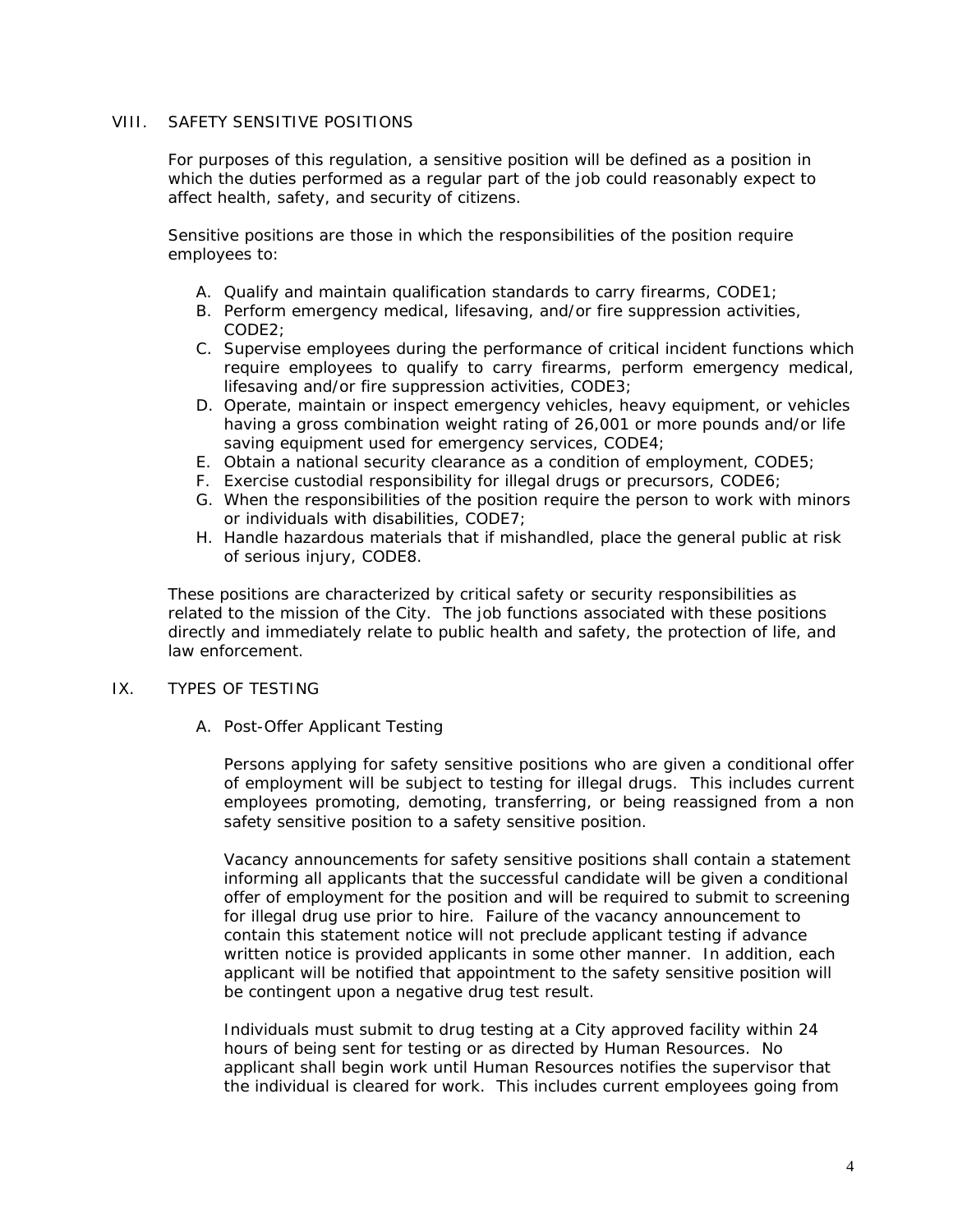non sensitive positions into safety sensitive positions. Applicants shall be deemed ineligible for employment if they:

- 1. Fail to report for a test in a timely manner;
- 2. Refuse to take a test;
- 3. Tamper with a test specimen;
- 4. Receive a positive test result; or
- 5. Fail to provide adequate specimen volume without a verified medical explanation.

Applicants who are deemed ineligible for employment under any of these circumstances may be disqualified for future City employment.

The applicant shall be informed of a positive screening result by a Medical Review Officer. Because of the contingent nature of the offer, a positive screening result or other ineligibility will automatically revoke the offer of employment.

Safety sensitive employees, including seasonal and temporary, returning to work for the City within 90 days of active paid employment with the City are not required to undergo a post-offer applicant drug test.

B. Reasonable Suspicion Testing

Both safety sensitive and non-safety sensitive employees will be tested for alcohol and/or illegal drugs when there is reasonable suspicion of on-duty use or impairment.

Reasonable suspicion testing may be based upon, among other things: 1) observable phenomena, including but not limited to direct observation of drug or alcohol use or possession and/or the physical symptoms of being under the influence of a drug or alcohol; 2) a pattern of abnormal conduct or erratic behavior; 3) arrest or conviction for a drug or alcohol-related offense, or the identification of an employee as the focus of a criminal investigation into illegal drug possession, use or trafficking; 4) information provided by reliable and credible sources or which is independently corroborated; or 5) newly discovered evidence that the employee has tampered with a previous alcohol or drug test. Although reasonable suspicion testing does not require certainty, mere hunches alone are not sufficient to meet the standard for a test.

If an employee is suspected of using alcohol or illegal drugs pursuant to this regulation, the appropriate supervisor will gather all information, facts, and circumstances leading to and supporting this suspicion and present them for higher level concurrence. Concurrence may be from a Department Director, Division Manager, or representative from Human Resources.

The employee shall not be allowed to operate a vehicle or perform sensitive duties until the circumstances are evaluated and the supervisor receives higher concurrence. Employees who are subject to reasonable suspicion testing shall at the City's expense be transported to and from the collection facility by cab or any other similar means of transportation. If possible, the supervisor should take a Reasonable Suspicion Test Request [See Exhibit 4.20c] with them to the collection site along with photo identification.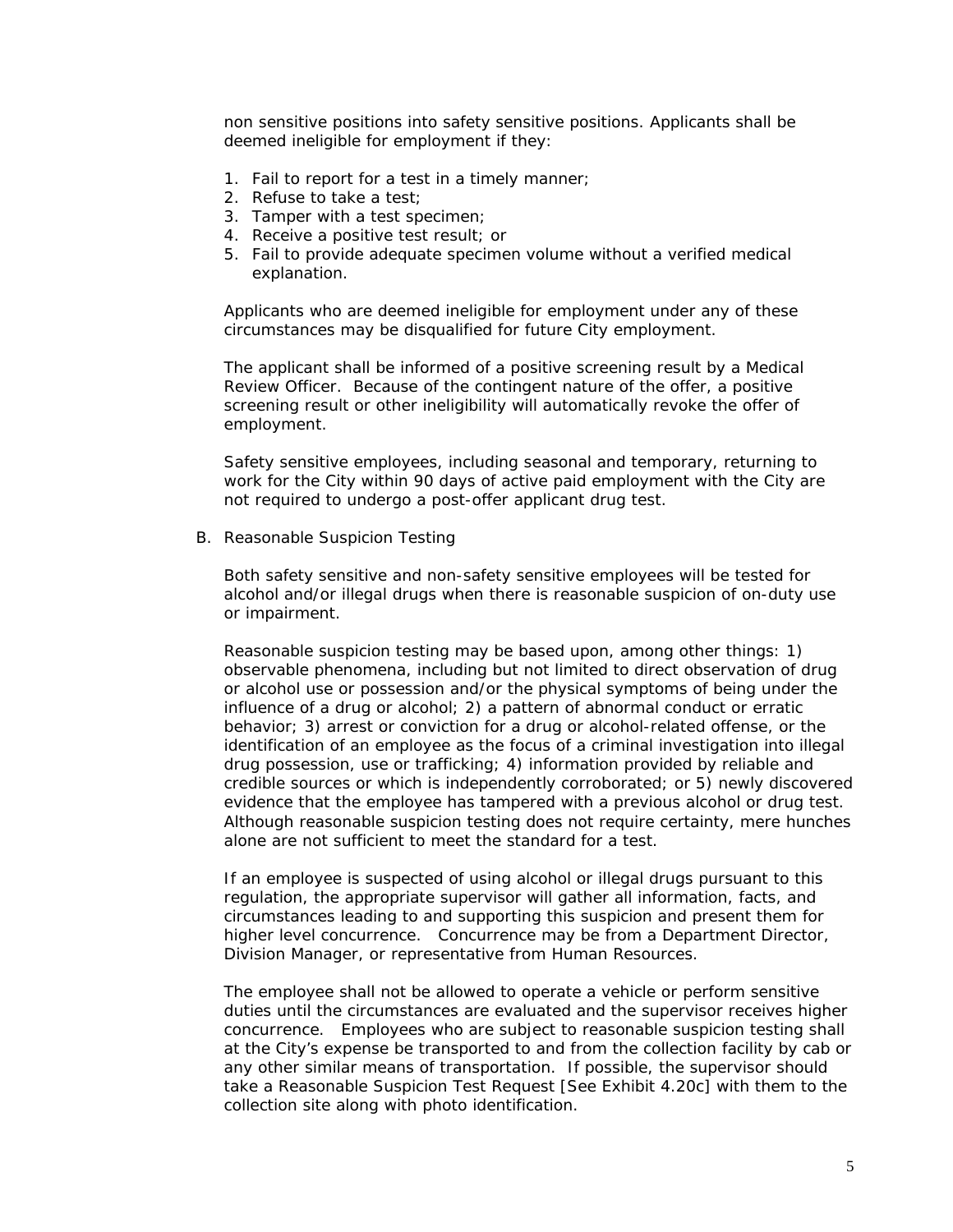The appropriate supervisor will, within 24 hours, complete a Reasonable Suspicion Worksheet [See Exhibit 4.20d] identifying the physical and/or behavior signs which formed the basis to warrant the testing and forward the form to Human Resources.

C. Post-Accident Drug and Alcohol Testing

The City of Boise is committed to providing a safe and secure work environment. Employees involved in on-the-job accidents or who engage in unsafe on-duty job-related activities that pose a danger to themselves or others or the overall operation of the City may be subject to drug and alcohol testing. Based on the circumstances of the accident or unsafe act, the Department Director or designee may initiate testing when such circumstances involve:

- 1. Death; or
- 2. Serious personal injury requiring immediate emergency room or urgent care center treatment; or
- 3. Damage to government or private property estimated in excess of \$5,000.

Note: All Boise Police personnel, including civilians, involved in a critical incident shall abide by applicable department rules.

An employee subject to post-accident testing shall remain available for such testing, or the City may consider the employee to have refused to submit for testing. An employee subject to post-accident testing shall not consume alcohol or drugs, either legal or illegal prior to the testing. Exceptions may be made for prescribed maintenance medications and/or medications administered to treat an injury related to the accident.

If a post-accident alcohol and drug test is not administered within two (2) hours of the occurrence, the supervisor shall document the reason(s) why it was not promptly administered. If more than eight (8) hours pass, then no alcohol test shall be administered and/or if more than thirty-two (32) hours pass, no drug test shall be administered. Employees who undergo post-accident drug tests should take a Post-Accident Test Request [See Exhibit 4.20b] with them to the lab. The supervisor should also notify Human Resources that a post-accident test was administered.

D. Random Testing

Random testing for alcohol and/or illegal drugs will be conducted on employees whose positions are designated as safety sensitive as defined in this regulation.

Random tests will be unannounced and occur throughout the calendar year. The random selections will be conducted by the designated drug testing contractor using a lottery system and Human Resources will notify the individual's supervisor or designee and provide the name of the individual selected for random testing. The employee shall not be given advance notice of the scheduled testing. Upon notification by the supervisor, employees shall proceed immediately to the testing site.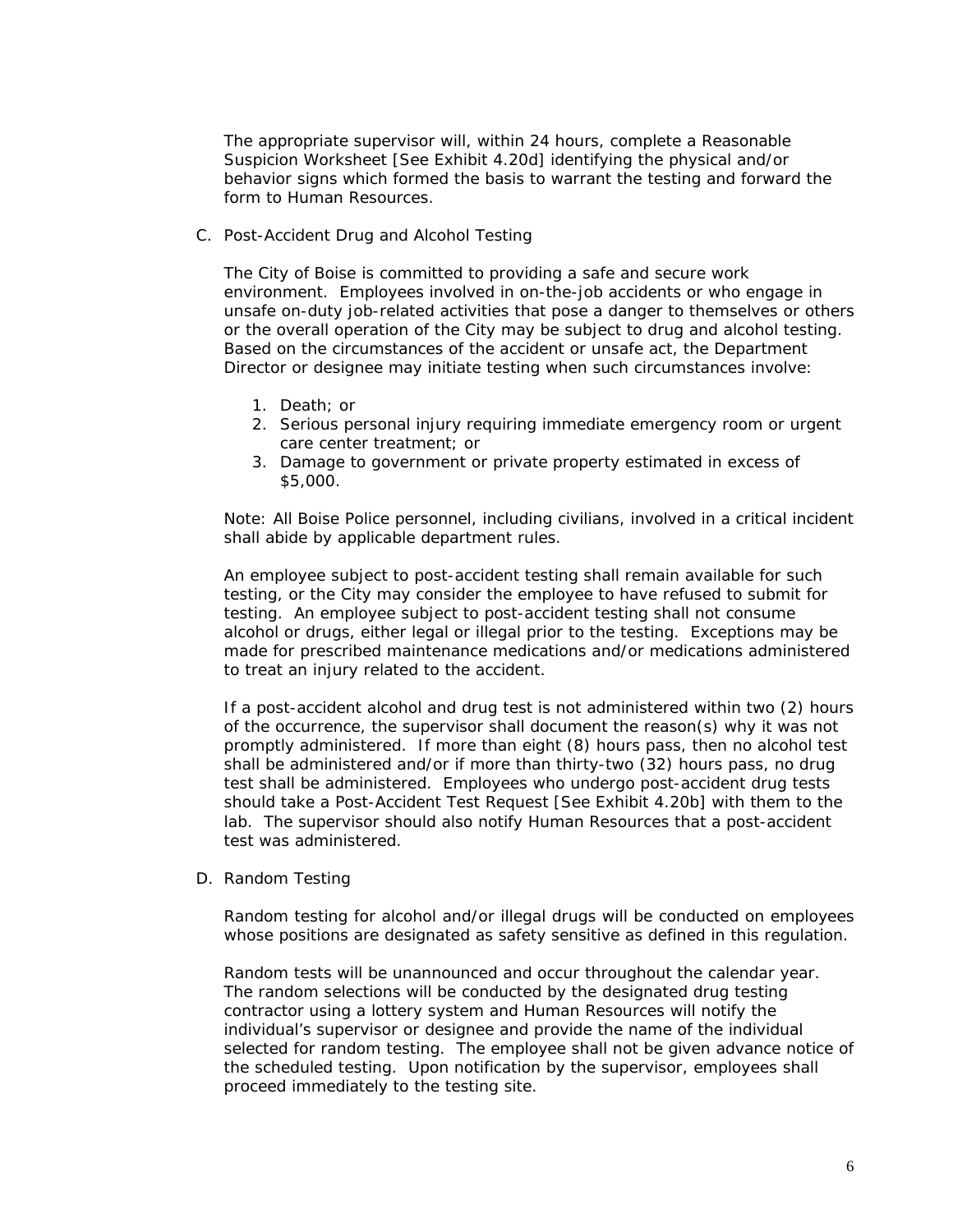To ensure that all employees in sensitive positions that have been designated for testing have an equal chance of being randomly tested, a scientifically valid random process is used by the testing contractor. The annual number of random tests will be no more than ten percent (10%) of the average number of employees subject to random testing for alcohol and illegal drugs. Because the selection process is truly random, it is possible some employees will be selected multiple times while others may never be selected.

E. Return to Duty and Follow-up Testing

After a verified positive test result for alcohol, employees shall have a negative test result before returning to work. All employees referred through administrative channels that undergo counseling or rehabilitation program for alcohol through the EAP will be subject to unannounced alcohol testing by the City of Boise from the time they return to work for a period of at least one year following completion of such a program. Such employees shall be tested at the frequency recommended by the EAP. Such testing is distinct from testing which may be imposed as a component of a rehabilitation program.

Confirmation of or continuing participation in an alcohol rehabilitation program, as recommended by EAP, is required of an employee returning to duty. The EAP will notify Human Resources when an employee has completed a rehabilitation program. After an employee returns to work, a single positive test result for alcohol or illegal drugs or failure to successfully complete the recommended rehabilitation program will be grounds for disciplinary action up to and including termination.

# X. TEST PROCEDURES

The City's alcohol and drug testing program services shall be provided by a designated contractor and a designated collection site with collection personnel trained in accordance with U.S. Department of Health and Human Services (HHS) standards and analyzed by an independent HHS certified lab. The personnel involved in testing and processing results are not employees of the City.

A. Procedures for Alcohol Testing

An initial test for the presence of alcohol will be conducted using an EBT as approved by the National Highway Traffic Safety Administration (NHTSA). If the result of the first/screening EBT is an alcohol concentration of .01 or greater, a confirmatory test shall be conducted.

The confirmatory test may be conducted on the same EBT as the initial test. Before the confirmatory test is given, the employee will, as instructed by the BAT, wait a minimum of 15 minutes and not eat, drink, belch or put any object or substance into their mouth during that time.

B. Procedures for Drug Testing

Any individual subject to testing for illegal drugs under this plan shall be permitted to provide urine specimens in private and in a restroom stall or similar enclosure so that the employee is not observed while providing the sample. Collection site personnel of the same gender as the individual tested,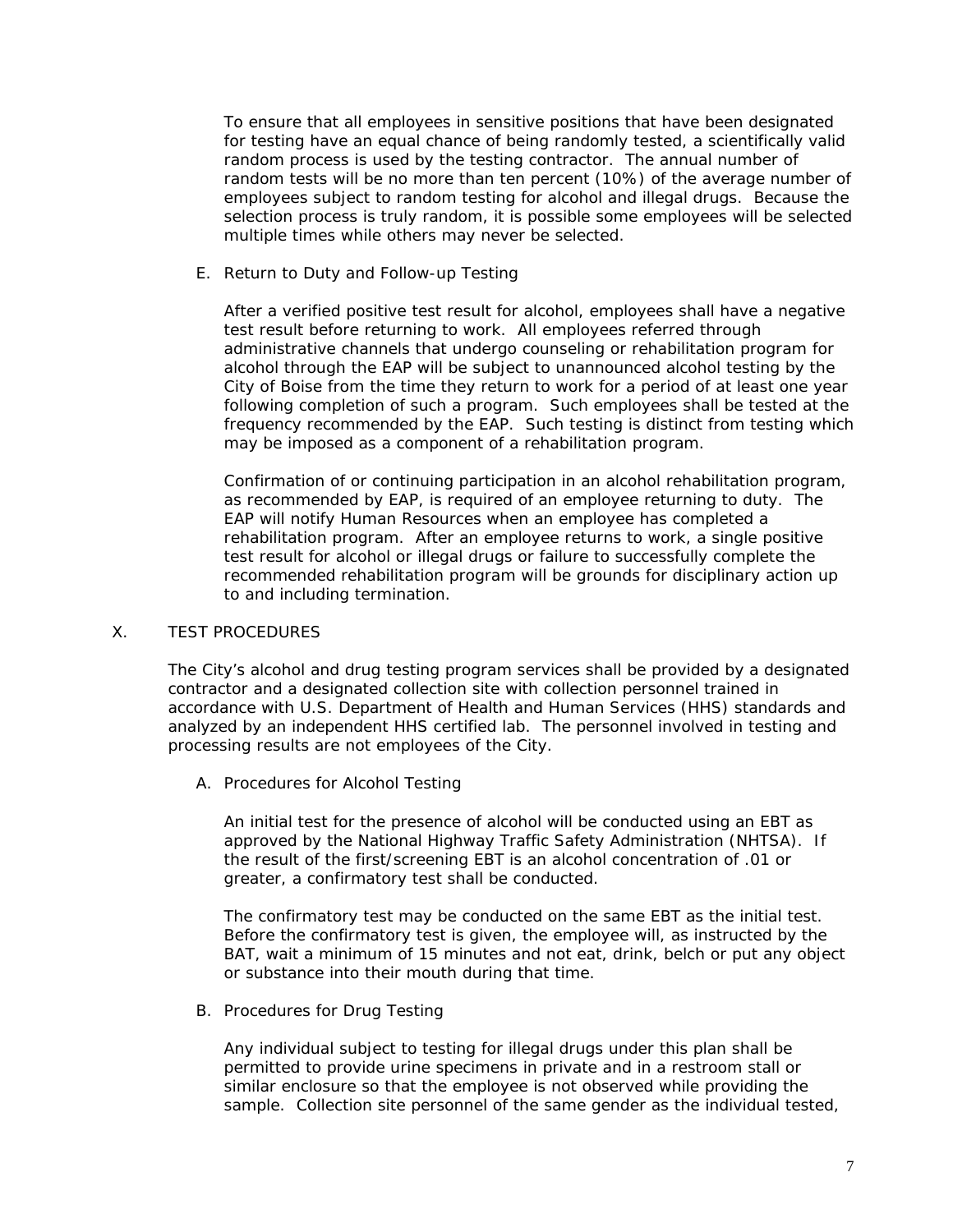however, may observe the individual provide the urine specimen when such personnel have reason to believe the individual may alter or substitute the specimen to be provided. Collection site personnel may have reason to believe that a particular individual has or may alter or substitute the specimen when the individual has previously been found by the City to be an illegal drug user; or has previously tampered with a sample; or facts and circumstances suggest that the individual is an illegal drug user; or is under the influence of drugs at the time of the test; or has equipment or implements capable of tampering with or altering urine samples.

If the temperature of the specimen is outside the range of 32-38 degrees C / 90-100 degrees F or shows signs of contaminants, then there is reason to believe the donor may have altered or substituted the specimen and another specimen shall be collected for testing under the direct observation of a representative from the collection facility.

Samples testing positive for illegal drugs will undergo further testing to identify the specific type of drug(s) in the specimen in accordance with HHS requirements. The cutoff levels used by the City's HHS certified lab may change and will be published in the Code of Federal Regulations and Federal Register. The applicant or employee will be contacted by the Medical Review Officer (MRO) and have the opportunity to provide an explanation of a positive result to the MRO. The MRO may choose to conduct employee medical interviews, review employee medical history, or review any other relevant biomedical factors. The MRO shall review all medical records made available by the tested employee when a verified positive test could have resulted from legally prescribed medication or some other legal substance.

Individuals will be afforded the opportunity to submit medical documentation of lawful use of an otherwise illegal drug. Evidence to justify a positive result may include, but is not limited to: 1) a valid prescription; or 2) a verification from the individual's physician verifying a valid prescription. If the MRO determines there is not justification for the positive result, such result will then be considered a verified positive test result.

The Medical Review Officer shall refer written determinations regarding all verified positive test results to Human Resources and/or the appropriate management official of a positive result when the MRO is convinced a verified positive result has been determined.

Once notified of a verified positive test result for illegal drugs, employees may within 72 hours of notification, at their own expense, request the confirmation specimen be tested by another HHS certified lab. If the MRO certifies that the second drug test is negative, an employee will be reimbursed for the cost incurred including any lost compensation.

C. Test Refusal

Employees will be considered to have refused testing if they:

- 1. Refuse to test; or
- 2. Fail to report for a required test at the scheduled time; or
- 3. Engage in conduct that clearly obstructs the testing process; or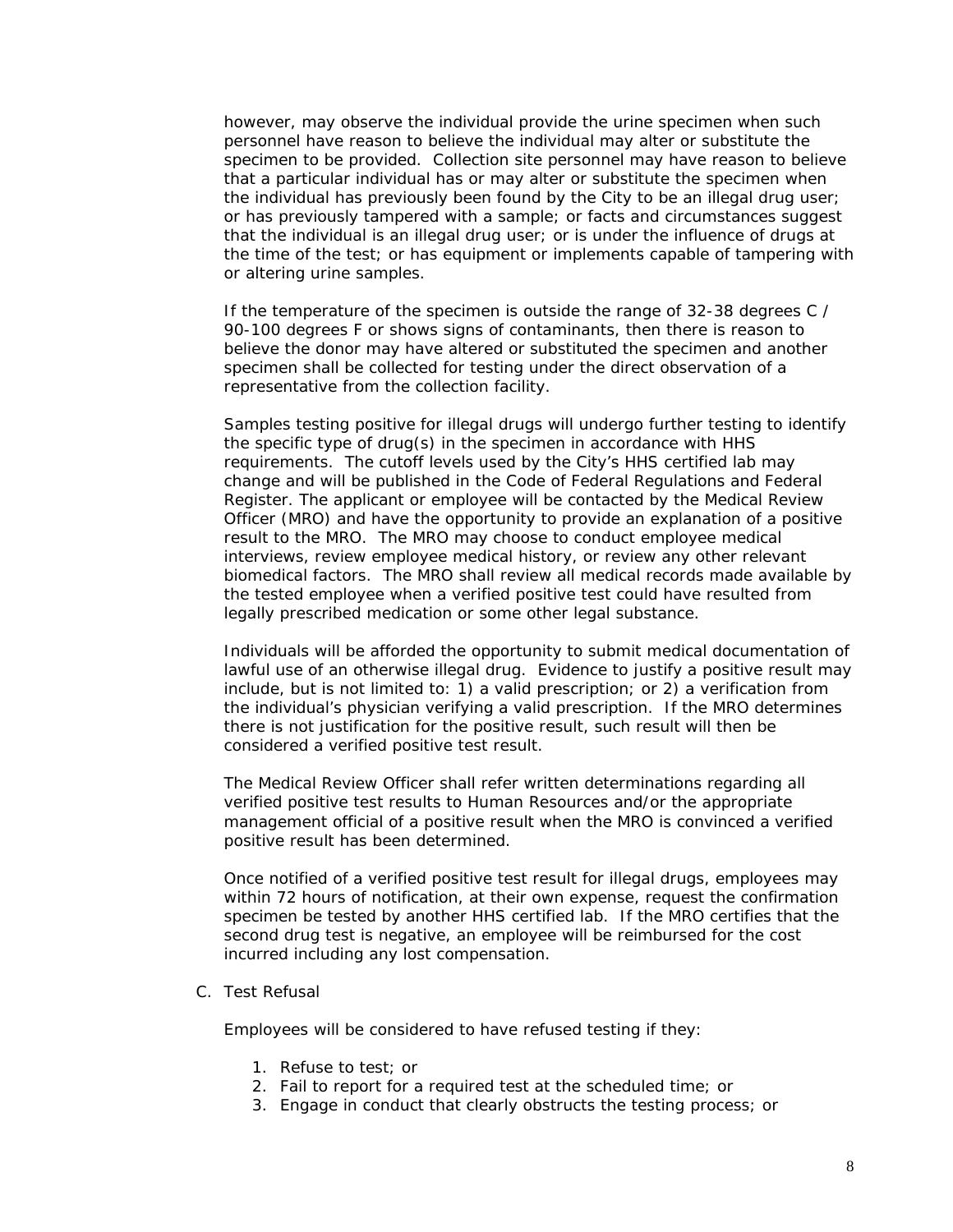- 4. Tamper with the test;
- 5. Fail to provide adequate breath or specimen volume without a verified medical explanation.

Employees who refuse to be tested, as described in the test procedures, when so required, shall be subject to the full range of disciplinary consequences up to and including termination. Attempts to alter or substitute the specimen provided will be deemed a refusal to take the test when required.

D. Deferral of Testing

An employee selected for random drug and alcohol testing may obtain a deferral of testing if Human Resources concurs that a compelling need necessitates a deferral on the grounds that the employee is:

- 1. In a leave status (sick, annual, compensatory, administrative or leave without pay); or
- 2. In official travel status away from the test site or about to embark on official travel scheduled prior to testing notification.

An employee whose random drug and alcohol test is deferred will be subject to an unannounced test within the following 60 days.

## XI. FINDINGS AND ADMINISTRATIVE ACTION:

An employee may be found in violation of this regulation on the basis of any appropriate evidence including, but not limited to: 1) direct observation of prohibited alcohol use or illegal drug use including misuse of prescription medication; or 2) evidence obtained from an arrest or criminal conviction that is related to the workplace, or affects the employee's ability to perform job duties; or 3) a verified positive test result; or 4) an employee's voluntary admission, unless the employee is meeting the requirements as outlined under the Safe Harbor Referral; or 5) test refusal.

A. Mandatory Administrative Action

Administrative action is not required for an employee who voluntarily admits to alcohol use in violation of this regulation or illegal drug use through the safe harbor provision of this regulation, and obtains counseling or rehabilitation and thereafter refrains from using illegal drugs and using alcohol in violation of this regulation. The safe harbor provision is not intended to allow an employee to evade disciplinary action.

Any employee receiving a verified positive test for illegal drugs, including misuse of prescription medication, shall be terminated.

When an employee is found to be in violation of the alcohol provisions of this regulation, mandatory administrative action will result, such as referral to EAP and disciplinary action, including the full range of consequences, up to and including termination. The severity of the action chosen will depend on the circumstances of each case. The facts and circumstances leading to a reasonable suspicion test will be taken into account in determining disciplinary consequences.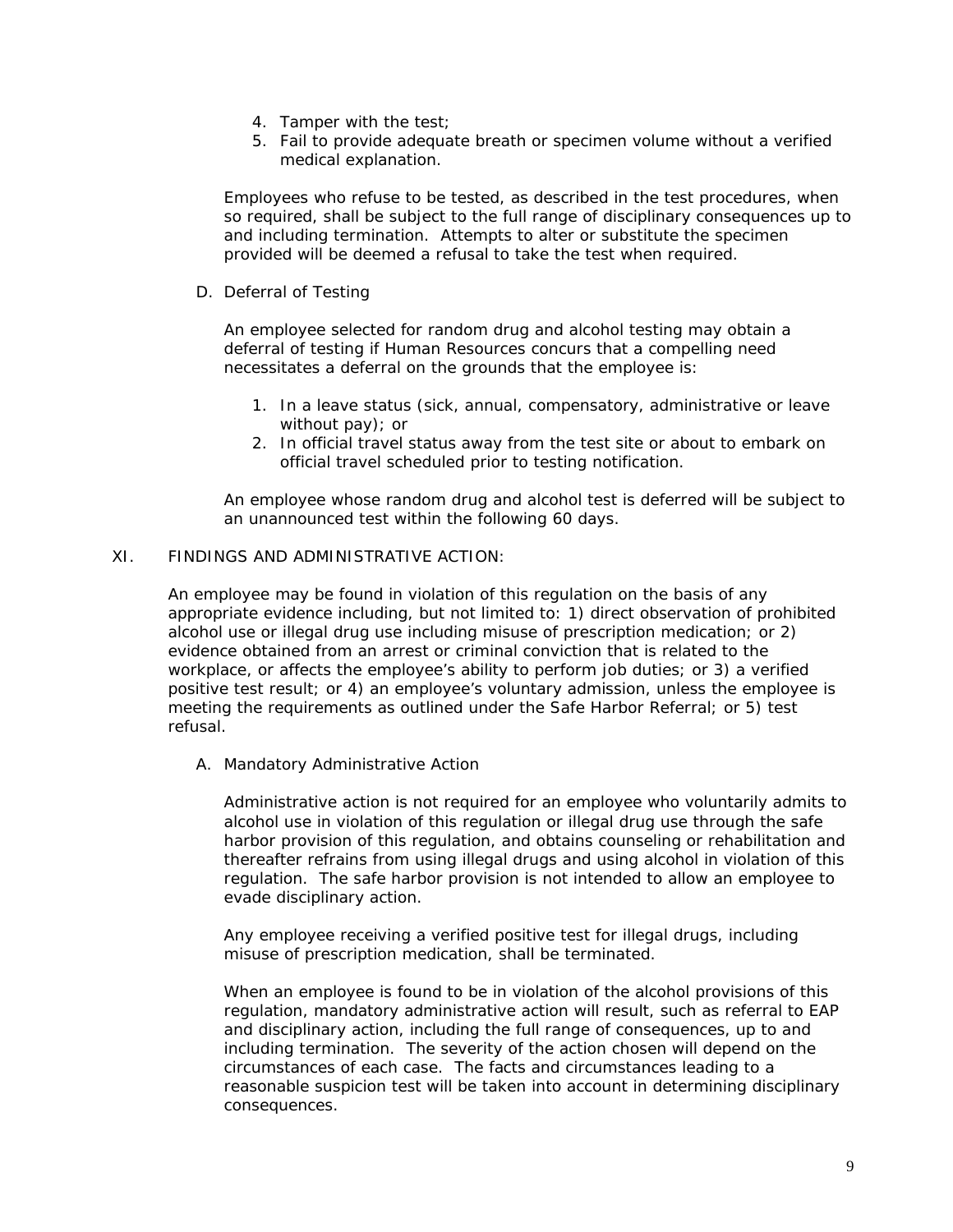Any rehabilitation recommended will be a condition of continued employment and the cost of rehabilitation will be the responsibility of the employee. The employee remains responsible for successful completion of a treatment program, and assertions regarding the effectiveness of a program shall not constitute either an excuse for continuing to misuse alcohol or a defense to disciplinary action if the employee does not complete treatment.

The City may initiate action to dismiss an employee for 1) refusing to obtain counseling or rehabilitation through an EAP or a state licensed facility; and/or 2) not refraining from misuse of alcohol after a first finding of such use.

B. Effects of Positive Alcohol Testing Results

In addition to the mandatory administrative actions outlined in the previous section, any employee with a breath alcohol test which results in a reading as set out below shall be subject to the following:

- 1. Employees testing .01 or greater may be subject to discipline up to and including dismissal.
- 2. If the results of the test are .01 or greater but less than .04 alcohol concentration the employee shall be removed from the work site and, if retained, may be required to go to EAP for assessment. The employee may not return to duty for the remainder of the scheduled work day and may be required to have a negative test result before returning to work. The decision to return the employee to duty shall be at the discretion of the Department Director or designee in concurrence with Human Resources.
- 3. If the results of the test show an alcohol concentration of .04 or greater, the employee shall be subject to the same conditions as set out in above, and in addition, within two (2) business days of the test the employee shall be evaluated through the EAP.
- 4. Any employee receiving a verified positive test for alcohol .01 or greater shall be placed on leave without pay unless the employee notifies his/her supervisor of his/her desire to use accrued vacation or accrued compensatory leave.
- G. Other Alcohol and/or Drug-Free Workplace Requirements

Any employee who admits to violating a criminal drug statute, or is convicted of violating a criminal alcohol or drug statute that is related to the workplace or affects the employee's ability to perform job duties will be subject to disciplinary action up to and including termination and/or be required to complete a City approved rehabilitation program. A conviction, a plea of guilty, a plea of no contest, receiving a suspended imposition of a sentence, and a withheld judgment will all be considered the same as a conviction.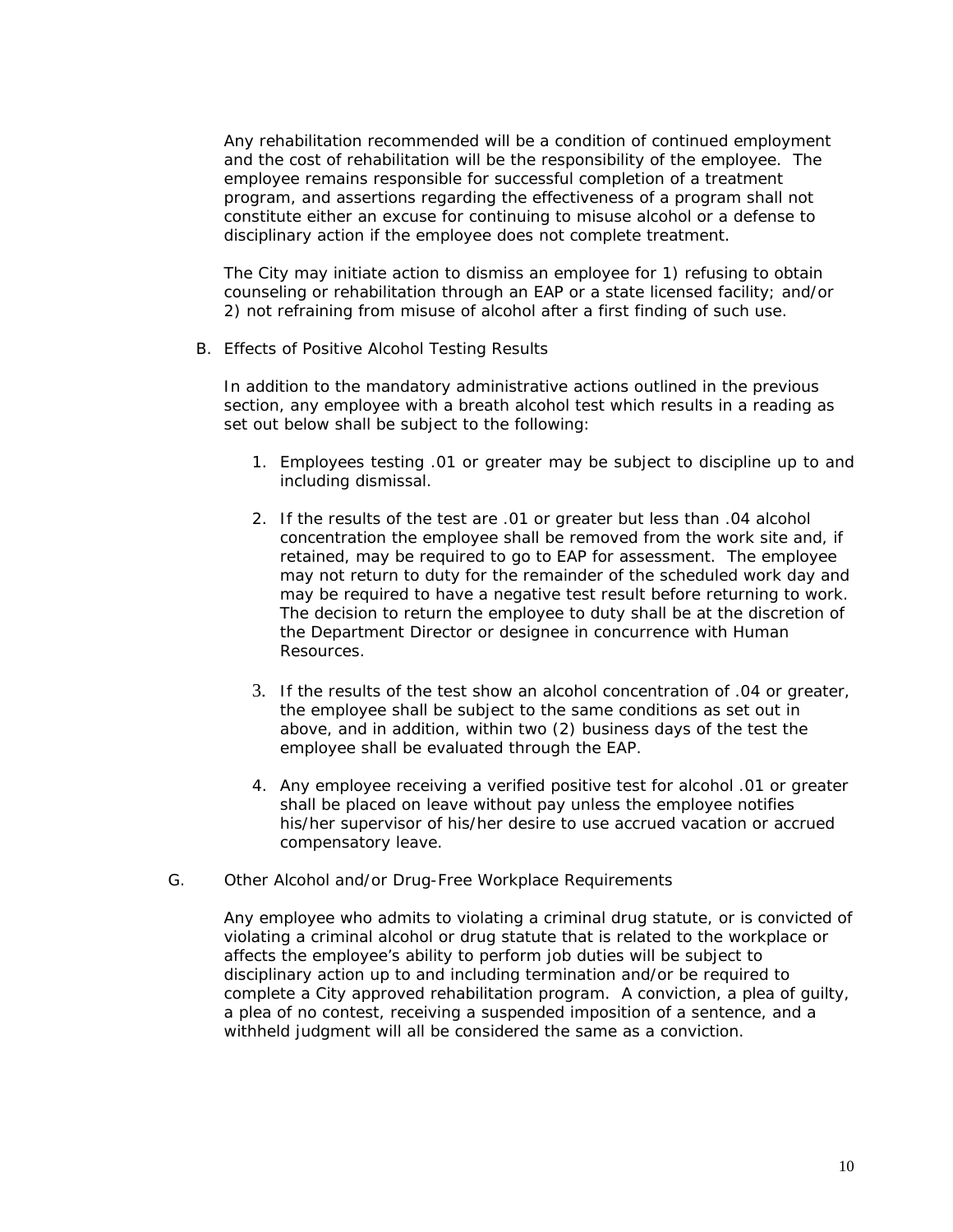### XII. RECORDS AND REPORTS

The employee's privacy shall be maintained. All testing information specifically relating to individuals pursuant to this program and any intervention steps, including referral for treatment, counseling or rehabilitation programs, is confidential and should be treated as such by everyone authorized to review or compile program records.

In order to efficiently implement this requirement and to make information readily retrievable, Human Resources or the City's drug testing service provider shall maintain records relating to testing, suspicion of tampering, and any other authorized documentation necessary to implement this regulation.

All records and information of personnel actions taken on employees with verified positive test results should be forwarded to the Human Resource Office. Such information shall remain confidential, in a locked file cabinet, with only authorized individuals who have a need-to-know having access to them.

The results of a test for alcohol or illegal drugs of a City employee may not be disclosed without the prior written consent of such employee, unless the disclosure would be 1) to the Medical Review Officer; 2) to the EAP in which the employee is receiving counseling or treatment or is otherwise participating; 3) to Human Resources and/or to any supervisory or management official within the City having authority to process or take adverse personnel action against such employee; or 4) pursuant to the order of a court of competent jurisdiction or where required by the City of Boise to defend against any challenges of adverse personnel action.

Test results with all identifying information removed may be used for data collection and other activities necessary to comply with testing requirements. Employees who are the subject of a test for alcohol or illegal drugs shall have access to the results of their alcohol or drug tests.

#### XIII. ROLES AND RESPONSIBILITIES**:**

EMPLOYEES are expected to report to work drug and alcohol free in order to enable safe and efficient job performance. Employees are expected to engage in activities while on-the-job, while on City premises, or while in the scope and course of employment, which are appropriate for the working environment and do not compromise the City's integrity or interest in maintaining a safe, secure and drug-free workplace.

SUPERVISORS are expected to 1) attend training sessions on alcohol misuse and illegal drug use in the workplace; 2) when reasonable suspicion is confirmed, initiate an alcohol/drug test as described in this regulation; 3) refer employees to the EAP for assistance in obtaining counseling and rehabilitation upon a finding of alcohol misuse; 4) initiate appropriate disciplinary action upon a finding of alcohol or illegal drug use; 5) in conjunction with Human Resources, assist higher-level supervisors and the EAP Administrator in evaluating employee performance and/or personnel problems that may be related to alcohol misuse or illegal drug use; and 6) ensure confidentiality of all information regarding employee testing, disciplinary action and rehabilitation.

DEPARTMENT DIRECTORS shall 1) implement the Drug-Free Workplace policy within their respective department, and ensure that it is efficiently and effectively accomplished in accordance with this program and all other applicable regulations; 2)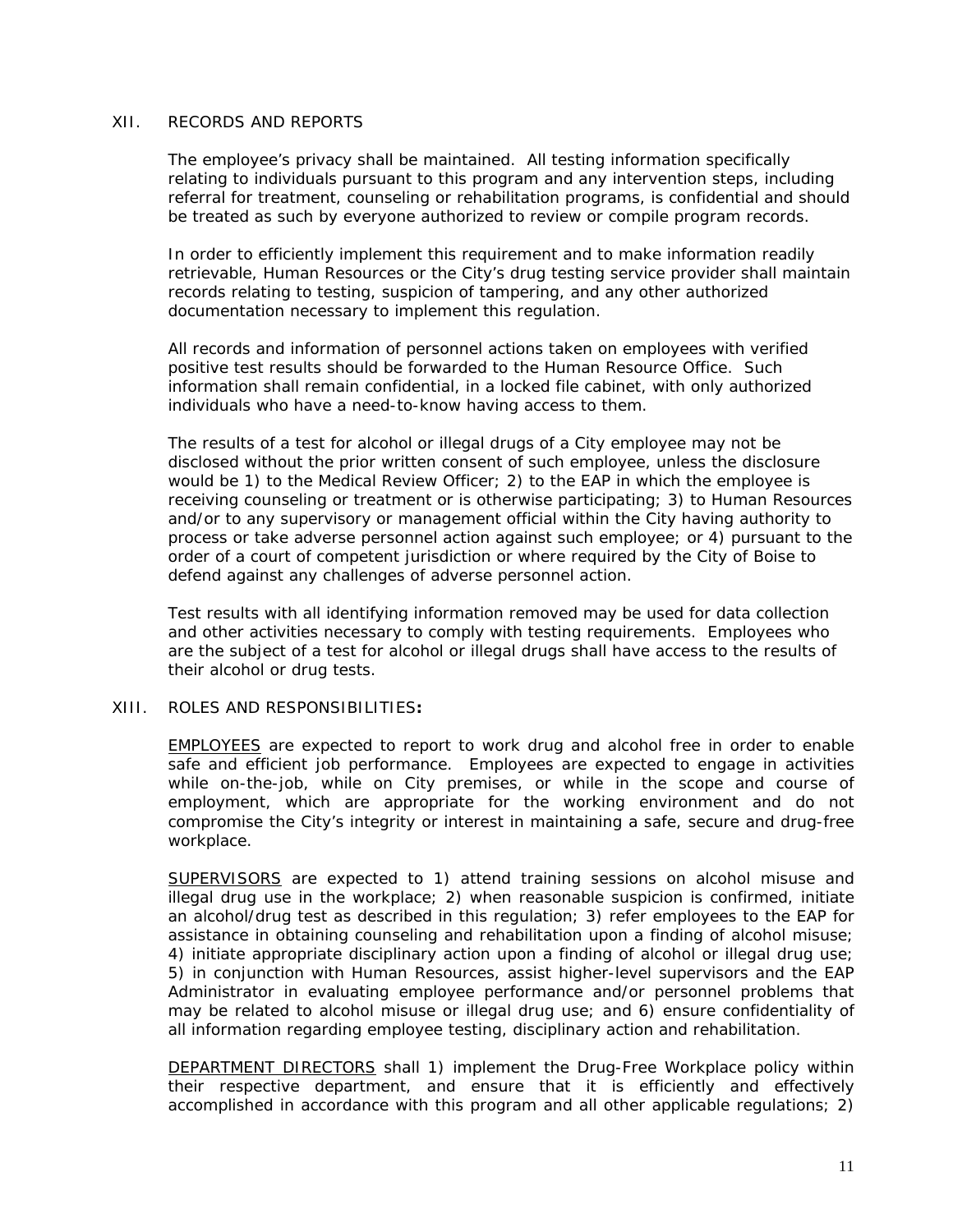in conjunction with Human Resources and the EAP assist in determining appropriate action for employee performance and/or personnel problems that may be related to alcohol or illegal drug use; 3) attend training sessions on alcohol and illegal drug-use in the workplace and encourage supervisors and employees to attend training on these issues; and 4) ensure that all information regarding employee testing, disciplinary action and rehabilitation remains confidential.

HUMAN RESOURCES shall 1) direct and implement this program to ensure it is administered consistently among employee groups and in accordance with all of the provisions of this regulation; 2) consult with the Department Director or designee in determining appropriate action for situations related to this program; and 3) ensure that all records and information of personnel actions taken on employees with verified positive test results remain confidential and only shared with individuals having a need-to-know.

EAP is expected to 1) provide assessment, short-term counseling and referral services, and monitor the progress of employees while in treatment; 2) when requested, work with Human Resources to provide educational materials and training to managers, supervisors, and employees on alcohol and illegal drugs in the workplace; 3) when requested assist supervisors with performance and/or personnel problems that may be related to alcohol or illegal drug use; 4) monitor the progress of referred employees during and after the rehabilitation period, and provide feedback to supervisors in accordance with 42 CFR Part 2, Confidentiality of Alcohol and Drug Abuse Patient Records; 5) ensure that training is offered to assist supervisors in the recognition and documentation of facts and circumstances that support a reasonable suspicion that an employee may be using alcohol or illegal drugs;

COLLECTION FACILITY is expected to 1) provide specimen collection and alcohol testing as outlined in this regulation; 2) maintain an accurate record keeping system which includes safeguards against the unauthorized release of information, proper chain of custody documentation, protection of the privacy of the employee and the overall program effectiveness; 3) work with Human Resources to provide educational materials and training to managers, supervisors, and employees on alcohol and illegal drugs in the workplace; 4) ensure all collection personnel are appropriately trained and maintain certification standards as required by National Highway Traffic Safety Administration( NHTSA) and/or Substance Abuse and Mental Health Services Administration (SAMHSA); and 5) ensure all collection of specimens are conducted in accordance with SAMHSA procedures and/or NHTSA specifications;

MRO shall 1) receive all laboratory test results; 2) assure that an individual who has tested positive has been afforded an opportunity to discuss the test result in accordance with test procedures outlined in this program; 3) consistent with confidentiality requirements, refer written determinations regarding all verified positive drug test results to Human Resources and/or the appropriate management official, including a verified positive drug test result form indicating that the positive result has been verified, together with all relevant documentation; and 4) confirm to Human Resources whether an individual who has been tentatively selected for employment with the City has obtained a verified positive test result.

#### XIV**.** DEFINITIONS:

**Administrative Action:** For an alcohol violation may include referral to EAP and/or disciplinary action including a range of consequences such as written reprimand,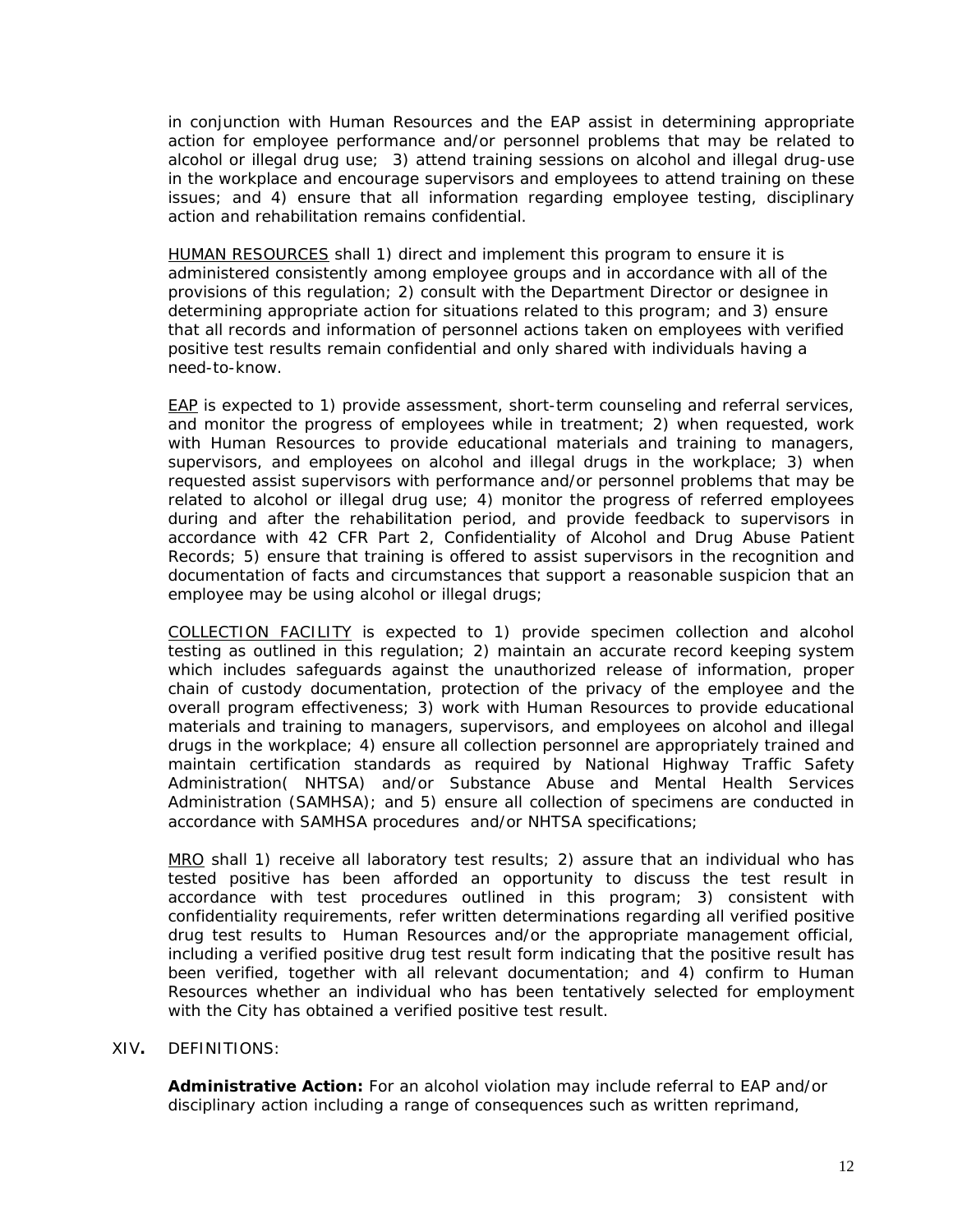suspension, etc. up to and including termination. For a drug violation the employee will be terminated.

**Adulterant:** Adulterating substance or agent aimed to corrupt, debase, or make impure.

**Alcohol:** Ethyl alcohol (ethanol) in a beverage or medication.

**Breath Alcohol Technician (BAT):** An individual employed by the collection facility that is trained and certified in the use of a U. S. Department of Transportation approved evidential breath testing device.

**Employee Assistance Program (EAP):** A contract-based counseling program that offers assessment, short-term counseling, and referral services to employees for a wide range of drug, alcohol, and mental health problems, and monitors the progress of employees while in treatment.

**Evidential Breath Testing Device (EBT):** An instrument reliable in measuring alcohol concentration in breath that meets the National Highway Traffic Safety Administration specifications, and is included in the conforming products list of evidential breath testing devices.

**Medical Review Officer:** An independent licensed physician responsible for receiving laboratory results generated from the City's Drug-Free Workplace Program who has knowledge of substance abuse disorders and the appropriate medical training to interpret and evaluate all positive test results together with an individual's medical history and any other biomedical information.

**Illegal Drugs:** A controlled substance included in Schedule I or II, as defined by section 802 (6) of Title 21 of the United States Code, the possession of which is unlawful under chapter 13 of that Title. The term illegal drugs does not mean the use of a controlled substance in the prescribed dosage amount pursuant to a valid prescription or other uses authorized by law. However misuse of a controlled substance is considered an illegal drug in violation of this regulation.

**Precursors:** A biochemical substance which can be processed or synthesized into one of the categories of drugs to be tested under this regulation.

**Random Testing:** A system of drug and alcohol testing imposed without individualized suspicion that a particular individual is using illegal drugs or alcohol, and a statistically random sampling of such employees based on a neutral criterion, such as social security numbers.

**Return-to-Duty Agreement:** An agreement between the City and an employee which allows an employee continued employment under stringent guidelines prohibiting use of drugs and alcohol. An employee's failure to meet the terms of the agreement, which includes successfully passing tests for alcohol and/or illegal drugs, shall result in termination.

**Sensitive Position:** Employment position within the City which has been designated for pre-employment and random testing in accordance with this regulation.